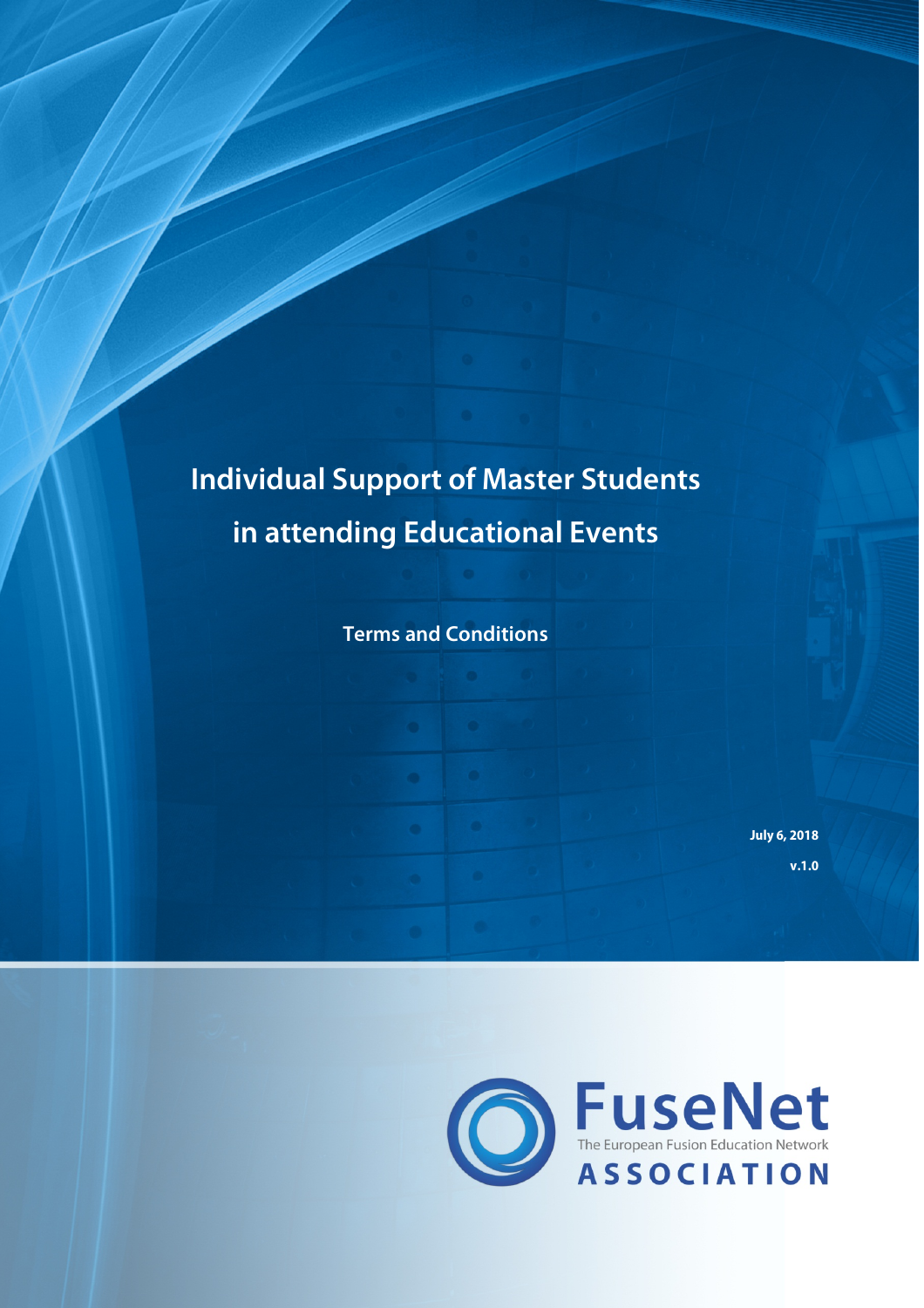## **Requirements for support of Master students attending an educational event**

Master students can obtain financial support to follow educational training activities (such as courses, summer schools and workshops with a dominant educational character) if the following requirements are met:

- 1. The student is registered at a university in a EUROfusion member state (see www.eurofusion.org for a full list of these countries), and either this university or the host of the educational event is a member of FuseNet.
- 2. The student is not employed by his/her university.
- 3. The student is in the Master phase of his/her study.
- 4. The topic of the Master study is in a field relevant to fusion research.
- 5. The educational training activity takes place at a university group or research institute in one of the EUROfusion member states or at a FuseNet member institute, and the topic is relevant to the European Fusion programme.
- 6. The educational training activity should preferably be an open event (i.e. all European students should have a chance to subscribe to and participate in the event). The event should be accessible to students originating from at least three different universities to be eligible for support.
- 7. Support is given only to activities in which education is the main goal. All conferences are in principle excluded, except when all the following criteria are met:
	- The Master student has his/her own contribution at the conference, i.e. is selected to give a poster presentation and/or an oral presentation.
	- The conference is fusion-specific (in case of doubt, this is decided by FuseNet and cannot be further discussed).
	- The conference has to be held in Europe or at a FuseNet member institute.
	- The conference is internationally oriented, i.e. at least 50% of the participants in the conference should be from abroad.
- 8. Specific events that are already organized with support by FuseNet or EUROfusion may be excluded from individual student support, such as the FuseNet PhD event and miniworkshops organized with support of FuseNet.
- 9. The educational training activity has a duration of maximum 2 weeks. Support is for no longer than the duration of the activity.
- 10. The distance between the university where the student is subscribed (i.e. the home university) and the event should be at least 100 kilometers.

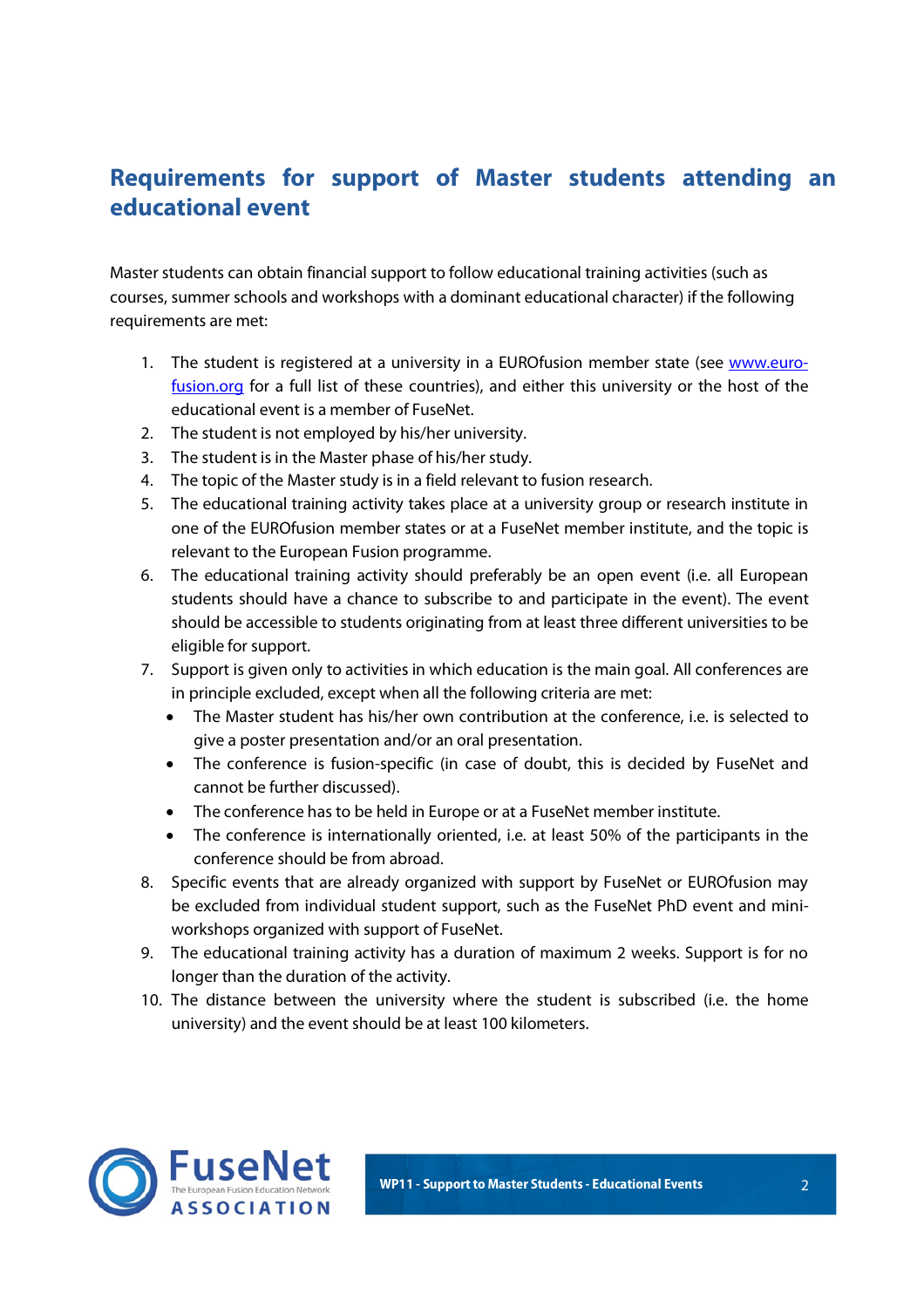- 11. The student did not obtain FuseNet funding from another application for an educational activity in the past 11 months. The period between the start dates of the educational activities must be more than 11 months.
- 12. The student must declare not to have obtained another grant from the organizer of the event or other funding scheme (e.g. within Horizon 2020 or otherwise publically funded) for attending the educational event.
- 13. The student must agree that his/her supervisor(s) will be informed on the outcome of their application.
- 14. No more than 20 students will be supported per educational event (on first-come, firstserve basis).
- 15. The student agrees to send in a photograph and short article (A5-size, blog-style) for publication on the FuseNet website. This article summarizes the educational training activity in which the student participated and that was supported through this work package.
- 16. Students must hand in their declaration no longer than 3 months after the end of the event they attended, otherwise they lose the right to claim support.

## **Application procedure individual Master student support for participation in educational events**

The application procedure is the following:

- Submission of the application form on the FuseNet website (www.fusenet.eu) by the student.
- The application has to be submitted at least two weeks before the actual start of the educational training activity. If under exceptional circumstances students want to deviate from this rule, or make changes to an existing application after it was accepted, this can only be done when approved by the Executive Office.
- The educational training activity has to start no later than within 6 months after application.
- Check of the eligibility, given by the requirements above, on the basis of the information provided by the student on the application form, by the FuseNet Executive Office.
- When confirming a support application, the FuseNet Executive Office will always send a copy by email to the university supervisor of the applicant. After sending this email, the Executive Office registers a receipt confirmation of the supervisor.
- In case of doubt on any of the requirements, the FuseNet Executive Office consults the Academic Council of FuseNet (in written procedure). The decision of the Academic Council of FuseNet is final and binding and cannot be discussed or changed again.

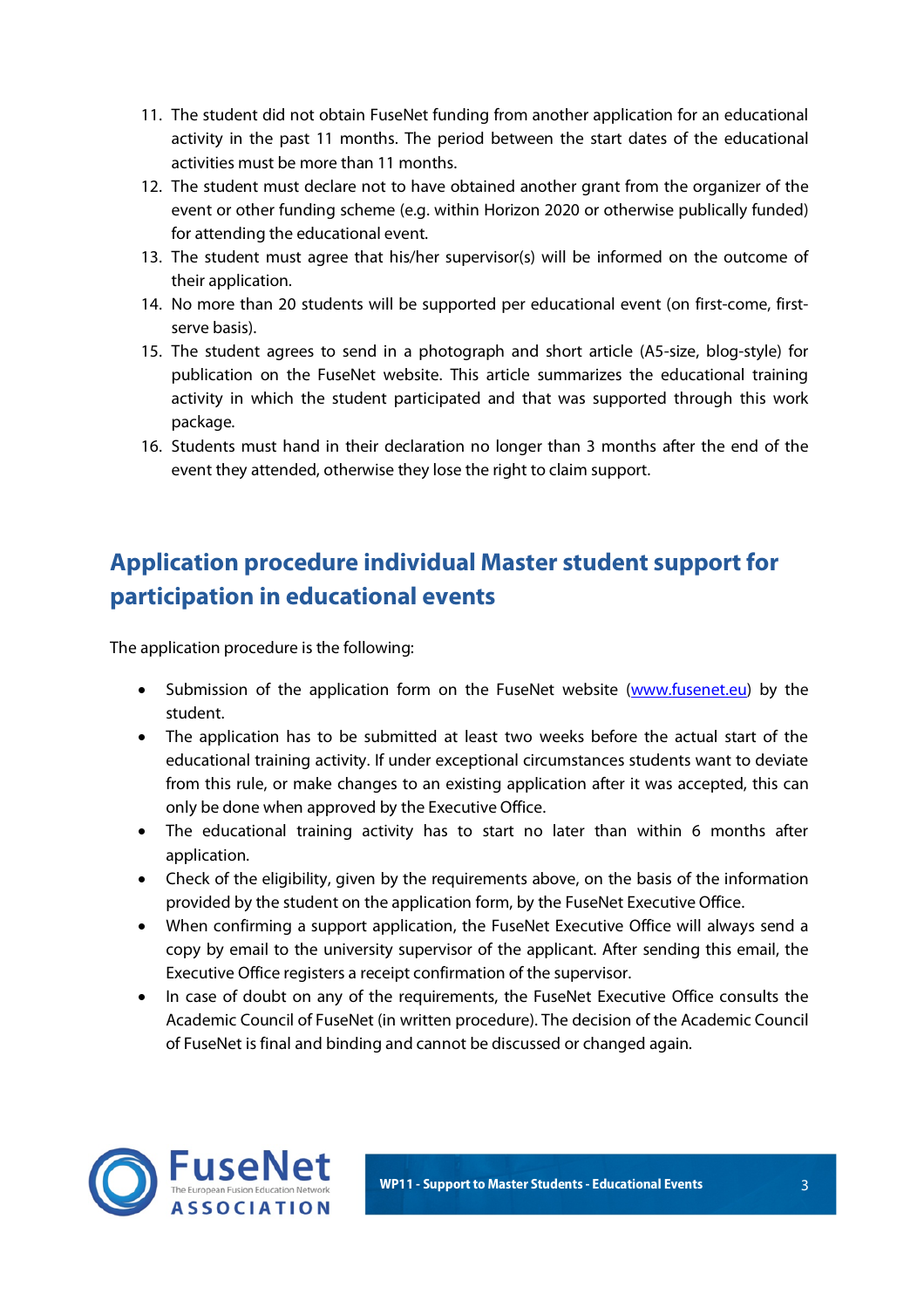- Automated response (receipt confirmation) by email to the student within 2 working days on the completeness of the application. Decision to the student will be communicated by email, typically within 2 weeks after complete submission of the application.
- Applications are dealt with on a first-come, first-serve basis.
- Once the total budget has been committed to the students, the application will be closed. This will be indicated on the online application page.

# **Claim procedure individual Master student support for participation in educational events**

The procedure for claiming expenses of approved applications is the following:

- The payment procedure is organized by FuseNet. The payment is made after the educational event has taken place, when FuseNet has received the required pieces of evidence for a support payment through a designated claim form on the FuseNet website (available through http://www.fusenet.eu/funds).
- The student should present (through the online claim form) a piece of evidence of having travelled to the destination and participation in the educational event, including all associated invoice(s). As evidence for traveling, a boarding pass and flight ticket could be used. As proof of having attended the educational event, a certificate of attendance or letter/email by the event organizer is required. It is the responsibility of the student to ask for such certificate or letter and to provide the elements of proof and invoices.
- The student must declare in the application and claim form, not to have obtained another grant from the organizer of the event or other funding scheme (e.g. within Horizon 2020 or otherwise publically funded) for attending the educational event.
- It is the responsibility of the student / applicant to submit a claim for payment in time and provide the necessary documentation thereto, ultimately within three months after the end of the educational event.
- Payments can only be made by bank transfer and the students should provide a valid International Bank Account Number (IBAN) to allow the payment. FuseNet is not responsible for any costs incurred by the bank for transfer of money, regardless the currency used.

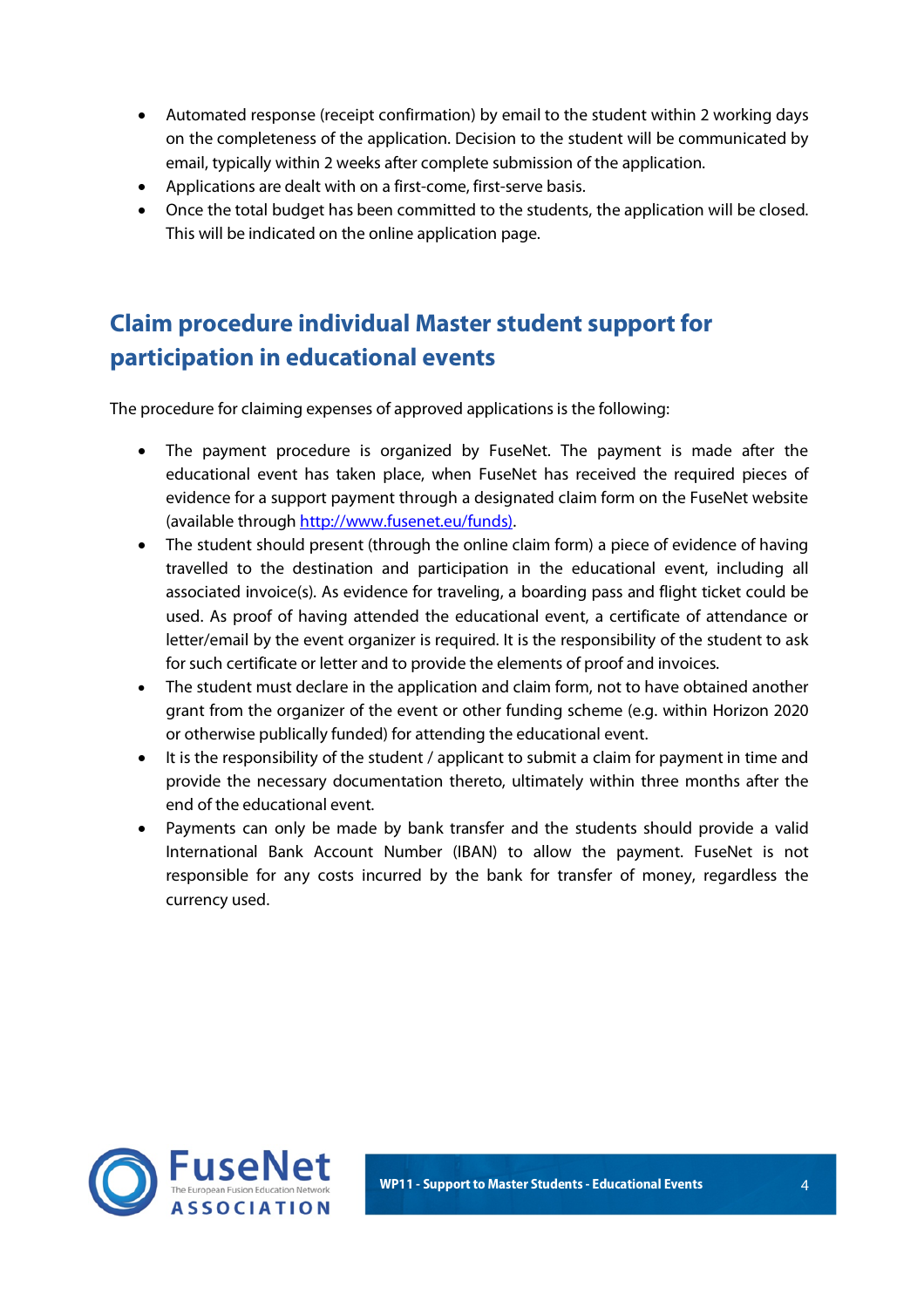## **Amount of financial support - students**

Below we provide the criteria for calculating the exact amount of financial support.

#### **Overall support limit**

• The total amount of support per student (travel and subsistence support for attendance of an educational event and/or internship combined) cannot be more than 5000€ per calendar year.

#### **Travel support for students**

Travel support for students: unit cost depending only on single-way distance between the place of origin and the location of the educational event, according to the following table:

| $\circ$   | Travel distance between 100 and 499 km:   | 180€ / person  |
|-----------|-------------------------------------------|----------------|
| $\bigcap$ | Travel distance between 500 and 1999 km:  | 275€ / person  |
| $\bigcap$ | Travel distance between 2000 and 2999 km: | 360€ / person  |
| $\bigcap$ | Travel distance between 3000 and 3999 km: | 530€ / person  |
| $\bigcap$ | Travel distance between 4000 and 7999 km: | 820€ / person  |
|           | o Travel distance 8000 or more km:        | 1100€ / person |

- The allocation is only based on the distance between the place of origin and the location of the educational event.
- We consider the *place of origin* to be the home university of the student. However, if the student travels from another location that is closer to the destination, this will also be accepted. As *place of destination* we use the city/place of the educational event.

The distance is determined by the Executive Office using the Distance Measurement Tool of Google Maps (measuring the great circle distance to the location on city-level). In case of disputes, the Executive Office of FuseNet has the right to determine the distance without further rights for appeal.

- *Example:* A trip from London to Paris and back counts as 346 km (i.e. this is the single-way distance), and for that a student receives the support amount of 180€.
- Note that to keep the processing simple and minimize handling costs, we compensate a fixed unit cost and not the actual cost (the actual travel cost might be cheaper or more expensive).
- In case the student indicates to get also travel support from other public sources or grants for traveling to the location of the internship/educational event, the travel support component becomes void and no support is provided.